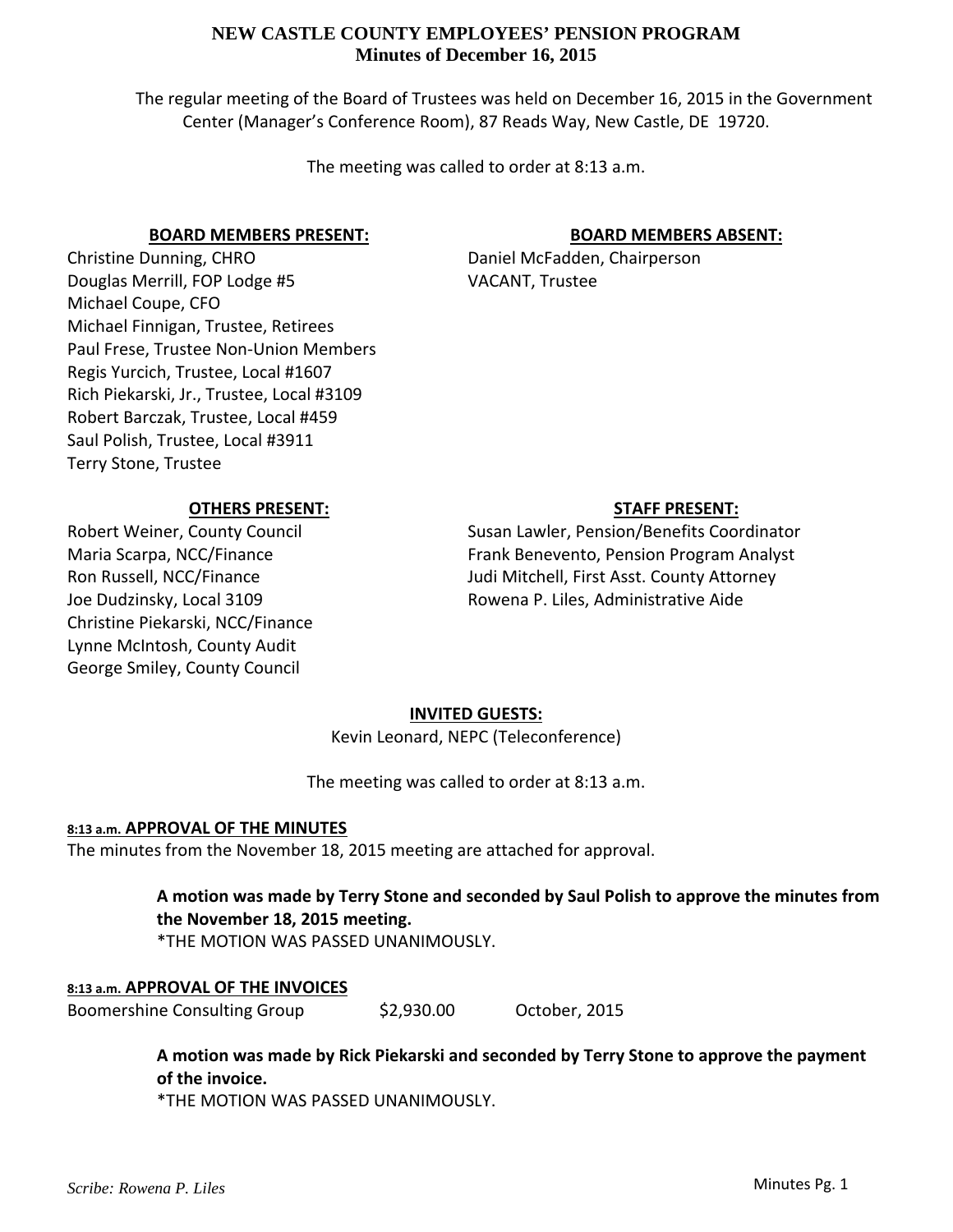## **8:14 a.m. COORDINATOR'S REPORT by Susan Lawler**

 $\triangleright$  The Gross Payroll and Employer Contributions for the month of November 30, 2015 report was distributed this morning, as opposed to being ready for the agenda when it went out. That is just submitted for your review.

### **8:14 a.m. APPROVAL OF THE APPLICATIONS FOR BENEFITS**

| \$1,222.16 | December 31, 2015 |
|------------|-------------------|
| \$4,765.98 | January 1, 2016   |
| \$5,699.81 | December 12, 2015 |
| \$2,534.19 | December 26, 2015 |
| \$3,782.32 | January 1, 2016   |
| \$528.26   | January 1, 2016   |
|            |                   |

## **A motion was made by Terry Stone and seconded by Saul Polish to approve the service retirements.**

\*THE MOTION WAS PASSED UNANIMOUSLY.

*For information purposed only, we continue to list those individuals who are retiring under the plan* administered by the State of Delaware. That for a variety of reasons #1) they are our employees and #2) the *pension staff is responsible for those transactions. Just to give you guys and understanding their retirements do effect our funding as well.*

### **DELPEN Retirements**

Paul Chickadel December 12, 2015

### **8:15 a.m. APPROVAL OF THE SURVIVOR BENEFITS**

Virginia Bonk (Louis Bonk) \$882.75 October 29, 2015

# **A motion was made by Doug Merrill and seconded by Terry Stone to approve the survivor benefits.**

\*THE MOTION WAS PASSED UNANIMOUSLY.

### **8:15 a.m. APPROVAL OF THE REFUND BENEFITS**

| James Apicella | \$1,881.41  | CPGen |
|----------------|-------------|-------|
| David Grimaldi | \$10,289.18 | CPGen |

# **A motion was made by Terry Stone and seconded by Regis Yurcich to approve the refund benefits.**

\*THE MOTION WAS PASSED UNANIMOUSLY.

## **8:15 a.m. OLD BUSINESS**

 Update – Equipment Purchases for the Board (Frank Benevento) – *Just a brief update. We should have* the order placed within the next day or two and delivery approximately two or three weeks after our *order is placed. We've been spending time reviewing some of the information with our IT department and we met yesterday with Pat Susi from our IT department.*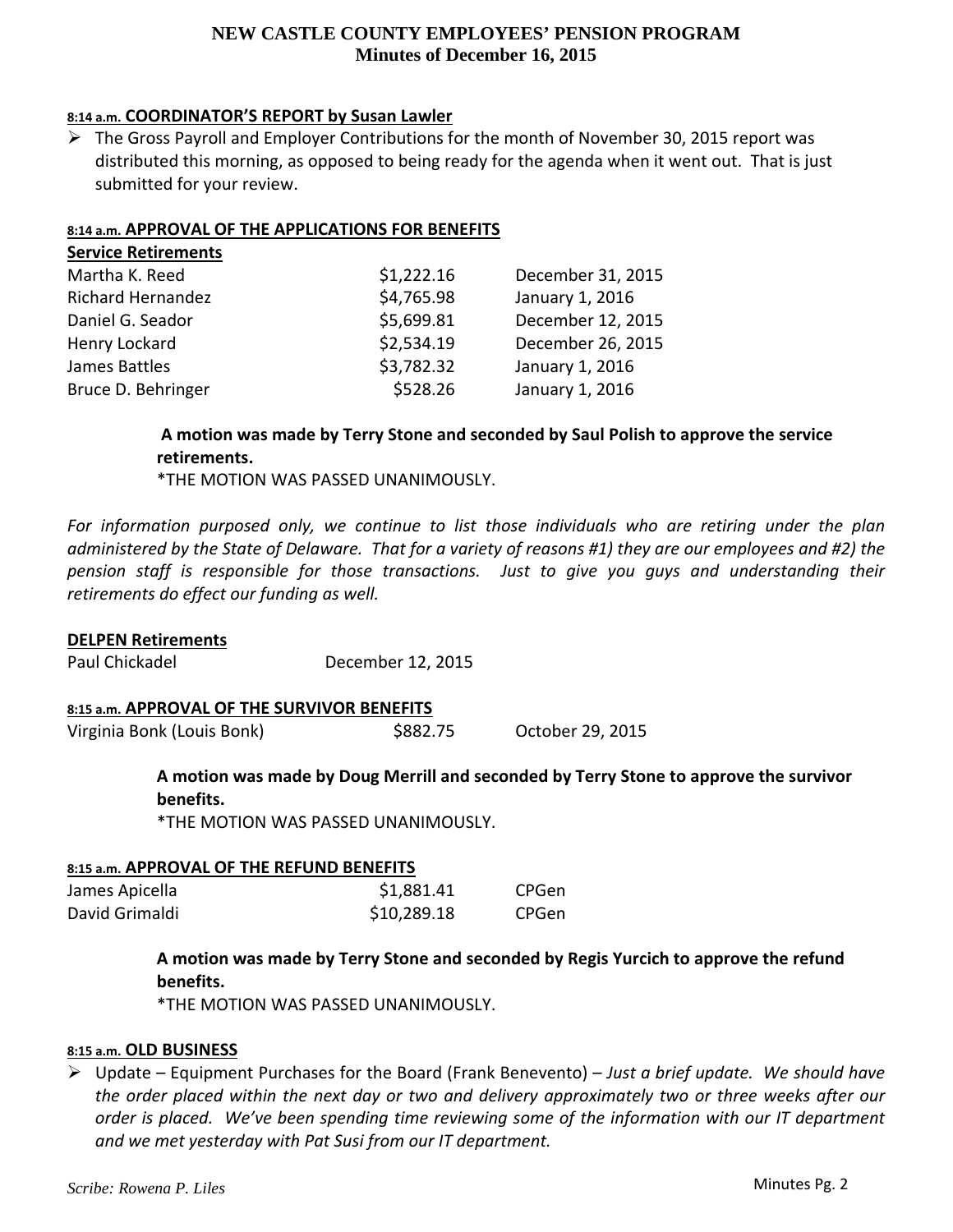## **OLD BUSINESS (Cont'd)**

We are waiting on one issue regarding our emails and how we are going to keep that together, if it will just be one email for our group or if we will are going to be using separate provider. We are waiting for an answer from IT on that and they said they should get back to us today on that. I expect within the next day or two to have this whole order placed in and all the miscellaneous technical issues identified and resolved.

*Mike F. – So they will all be sitting in our place in the January meeting.*

Susan – We will notify you when they are available. We will label them for tracking purposes and there will be a form you have to sign acknowledging that you are being provided with this equipment, as a result of your seat on the Board, and making sure it is returned when you are no longer serving. The meeting yesterday with IT was great for a number of reasons Frank got to hammer out a bunch of different things with respect to software requirements and confirming those kinds of things and also as looking forward to, in our office, we'd discussed at one point having a retiree portal and having for trustees specifically prior records and agendas and everything out on a portal for your access. There has actually been a discussion in assuring Board members who are not employees we will get you an email whether it's a straight New Castle County email or whether we will have Pension Board email. We do of course recognize and want to make sure that whatever email systems we use we are part of the County system and we continue to be subject to FOIA requests. We are not trying to circumvent anything, but just to allow us to address everybody at one time if necessary and those kinds of thing. So that kind of result was an extra bonus coming out of the *equipment purchase with some other IT things for our unit.*

- Update Actuarial Services (Mike Finnigan) ‐ *We will have not have an update on the Actuarial Services.*
- Outside Legal Counsel Memo dated July 16, 2014 (Saul Polish) *I just wanted to bring to light that we* did have this letter from the Board to the County Executive. I know we had discussed it previously and some people may feel its beating a dead horse, but I think finally we have to put to rest the fact that we did send a letter that we were going to seek outside counsel with regards to the JP Morgan Settlement. I think we have a responsibility to deal with this letter. We voted on this without having this letter in front of us the previous time so I think we just have a responsibility to deal with this letter.

A discussion was held on the memo sent to the County Executive to retain outside legal counsel. The Board *agreed that there was no further action needed in this matter.*

 Clarification of vote outcome relating to Ordinance 15‐093 (Judi Mitchell) – *If you recall, some of you* were not here, but at the last meeting Ordinance 15-093 came before the Board. It's the anti-DDS *ordinance that Councilman Weiner introduced. Procedurally a motion was made to approve the* ordinance and that motion didn't' pass. At the end of last month's meeting another motion was made to table the ordinance because we thought we needed to reconsider it again at this upcoming meeting. After the meeting was over, I realized that I was incorrect in advising you that it was proper to table that motion that tabled that ordinance at the end of the meeting. Once we considered the ordinance at the last meeting what we should have done is just reported that vote to County Council. So from a procedural standpoint I didn't advise the Board correctly. After the last meeting, I sent an email to the *Board members advising them from a procedural standpoint it was incorrect and I thought we needed* to report the vote to County Council. The Chief Human Resources Officer did send a memo to County Council advising them of the vote, subsequent to her sending that it occurred to me also that we should really have had all of this discussion on the record because I didn't want it to be just things in email or *conversations with people that weren't on the record.*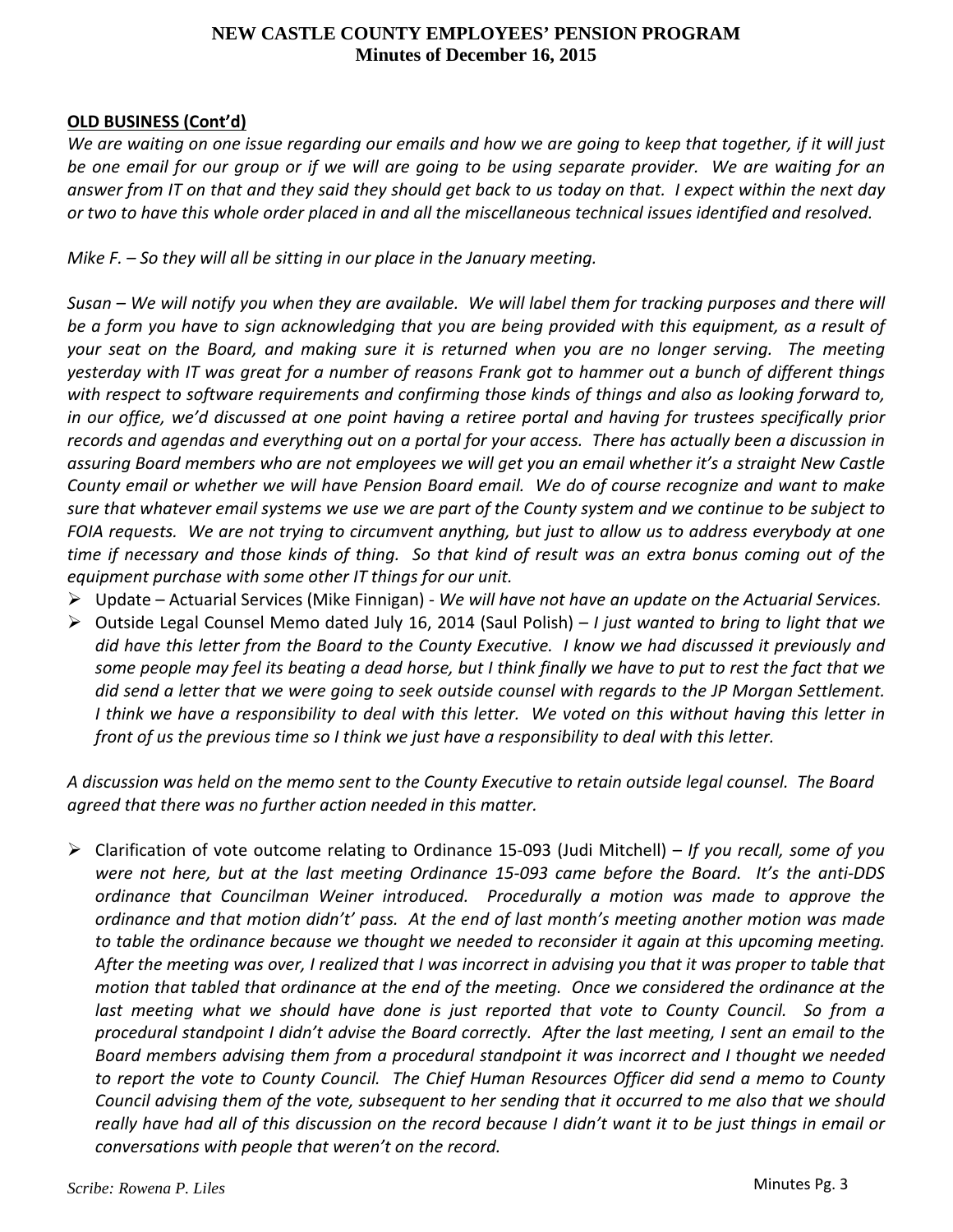### **OLD BUSINESS (Cont'd)**

*The Chief Human Resources Officer sent another memo to County Council at my request saying we would* like to rescind our prior memo regarding the vote that was taken so the Board can be advised of this at the next Board meeting. So the matter is on the agenda for today for me to give you an update. Again like I just said we took the vote the motion at the end of the last Board meeting to table was improper and I should have advised of that. What we really need to do is just advise County Council of the vote that was taken. That is what I was prepared to tell you today. I spoke with Mr. Weiner this morning regarding the matter and Mr. Weiner has indicated and I will let him address you if he so desires that he does not plan to move forward with this ordinance and will possibly do something in the future on a similar subject. At this point just procedurally I don't think there is anything that the Board needs to vote on or do right now. I think we as the Board still need to report the vote that was taken at the last meeting to County Council; which we will do via another memo from the CHRO, as a practical matter it will have no effect because Mr. Weiner has no intention of moving forward with this matter. Mr. Weiner would you care to discuss this with *the Board?*

Councilman Weiner - I have nothing to add. I just want to thank the Board for its careful consideration and *should I proceed forward, in the future as was stated, it would be with a different approach.*

A discussion was held. As stated before another memo from the Chief Human Resources Officer will be sent *to County Council to reflect the vote on Ordinance 15‐093.*

### **8:47 a.m. NEW BUSINESS**

- *(Kevin Leonard) ‐ The transition from State Street to Northern Trust has happened. I want to* compliment your staff. They have done Yoden's work during this transition. I think I have told the Board that transitioning to a custodian is easy for you, but extremely difficult for your staff. Lots of moving pieces, paperwork and lots of last minute things. I just want to acknowledge that your staff has done a phenomenal job to make that process seamless. I'm sure that they will tell you that they *hope you never have to change custodians again and they work for you moving forward. It's definitely not an easy thing. I want to compliment Northern Trust. They have gone above and* beyond to really make sure everything goes smoothly. I think this is a win win for you. Obviously, at the end of the day, you've saved substantial fees. You are getting far superior service than you were *getting and now the transition is behind us. I will pause there and answer any questions that anybody might have regarding the transition to Northern Trust?*
- $\triangleright$  Review of Preliminary Investment Performance "FLASH" report for the period ending November 30, 2015 (Kevin Leonard) ‐ *A copy of the Preliminary Investment Performance "Flash" report for the period ending November 30, 2015 was distributed for review and discussion. The Weekly Update report will be sent out electronically.*

Saul – Kevin is there anything we can expect since the Feds announced they will raise interest rates? How will that affect our REIT's? Obviously it's good for housing, but how is that good for us as an investment?

*A discussion was held on the possibility of interest rates increasing for REITS's.*